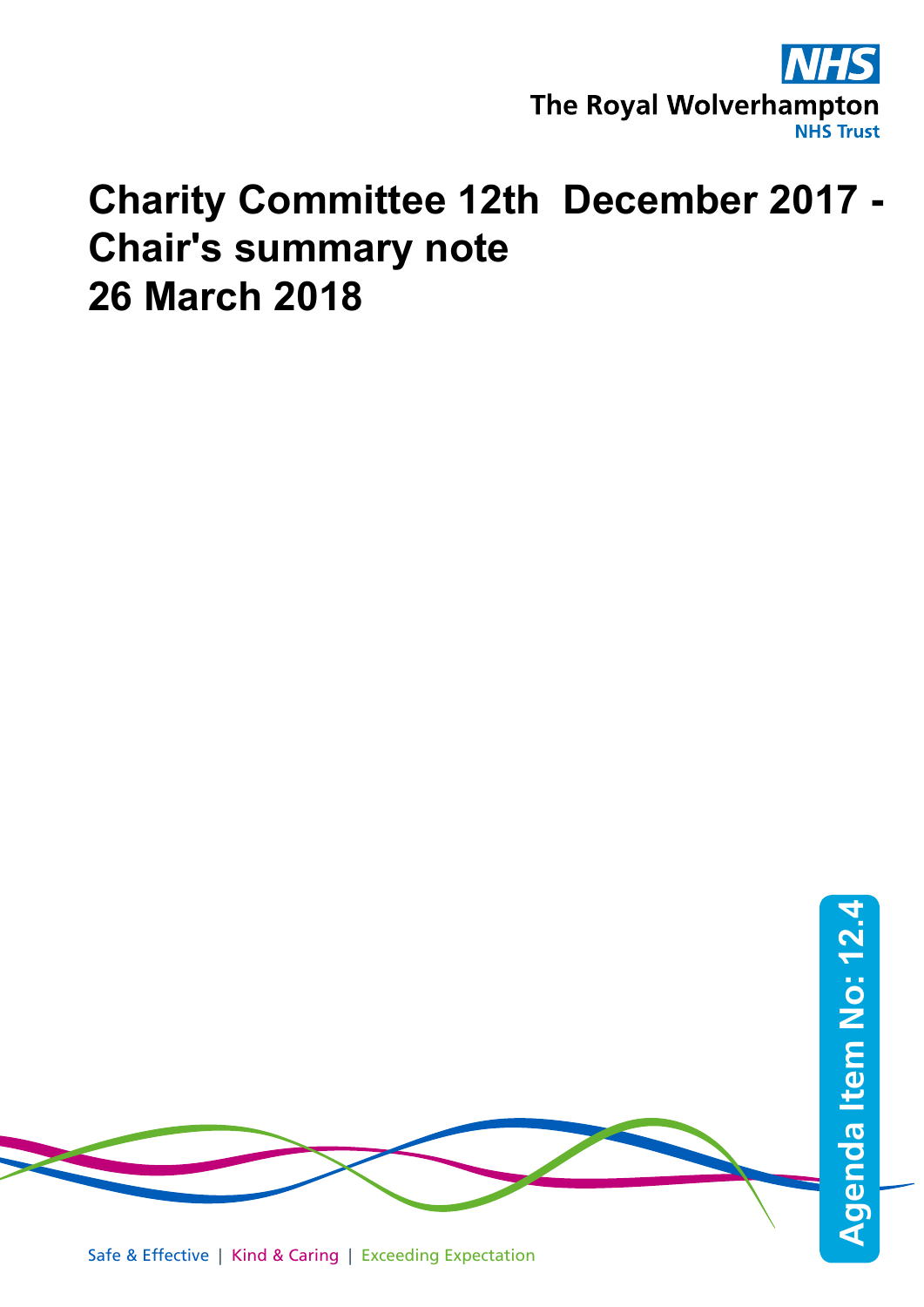**NHS** The Royal Wolverhampton

| <b>Trust Board Report</b>                                      |                                                                                                                                                                                                                                                                                                                                             |  |  |  |  |  |
|----------------------------------------------------------------|---------------------------------------------------------------------------------------------------------------------------------------------------------------------------------------------------------------------------------------------------------------------------------------------------------------------------------------------|--|--|--|--|--|
| <b>Meeting Date:</b>                                           | Monday 26 <sup>th</sup> February 2018                                                                                                                                                                                                                                                                                                       |  |  |  |  |  |
| <b>Title:</b>                                                  | Charity Committee 12 <sup>th</sup> December 2017 - Chair's summary note                                                                                                                                                                                                                                                                     |  |  |  |  |  |
| <b>Executive</b><br>Summary:                                   | This report sets out the matters which the Charitable Funds Committee<br>discussed at its December meeting, in order to provide information and<br>assurance to the Trust Board.                                                                                                                                                            |  |  |  |  |  |
| <b>Action</b><br><b>Requested:</b>                             | Receive and note the report.                                                                                                                                                                                                                                                                                                                |  |  |  |  |  |
| For the attention<br>of the Board                              |                                                                                                                                                                                                                                                                                                                                             |  |  |  |  |  |
| <b>Assure</b>                                                  | To receive assurance that the committee is exercising its functions<br>appropriately.                                                                                                                                                                                                                                                       |  |  |  |  |  |
| <b>Author + Contact</b><br><b>Details:</b>                     | Sue Rawlings<br>Sue.rawlings1@nhs.net                                                                                                                                                                                                                                                                                                       |  |  |  |  |  |
| <b>Links to Trust</b><br><b>Strategic</b><br><b>Objectives</b> | 1. Create a culture of compassion, safety and quality<br>2. To have an effective and well integrated local health and care system that<br>operates efficiently<br>3. Maintain financial health - Appropriate investment to patient services                                                                                                 |  |  |  |  |  |
| <b>Resource</b><br>Implications:                               | <b>None</b>                                                                                                                                                                                                                                                                                                                                 |  |  |  |  |  |
| <b>CQC Domains</b>                                             | <b>Effective:</b> care, treatment and support achieves good outcomes, helping<br>people maintain quality of life and is based on the best available evidence.<br>Caring: staff involve and treat everyone with compassion, kindness, dignity<br>and respect.<br><b>Responsive:</b> services are organised so that they meet people's needs. |  |  |  |  |  |
| <b>Equality and</b><br><b>Diversity Impact</b>                 | Not applicable                                                                                                                                                                                                                                                                                                                              |  |  |  |  |  |
| <b>Risks: BAF/TRR</b>                                          | None                                                                                                                                                                                                                                                                                                                                        |  |  |  |  |  |
| <b>Risk: Appetite</b>                                          | Low Risk                                                                                                                                                                                                                                                                                                                                    |  |  |  |  |  |
| <b>Public or Private:</b>                                      | <b>Public Board</b>                                                                                                                                                                                                                                                                                                                         |  |  |  |  |  |
| <b>Other formal</b>                                            | None                                                                                                                                                                                                                                                                                                                                        |  |  |  |  |  |
| bodies involved:                                               |                                                                                                                                                                                                                                                                                                                                             |  |  |  |  |  |
| <b>References</b>                                              |                                                                                                                                                                                                                                                                                                                                             |  |  |  |  |  |
| <b>NHS</b><br><b>Constitution:</b>                             | In determining this matter, the Board should have regard to the Core<br>principles contained in the Constitution of:<br>Equality of treatment and access to services<br>$\bullet$<br>High standards of excellence and professionalism<br>Service user preferences<br>Cross community working<br><b>Best Value</b>                           |  |  |  |  |  |
|                                                                | Accountability through local influence and scrutiny                                                                                                                                                                                                                                                                                         |  |  |  |  |  |